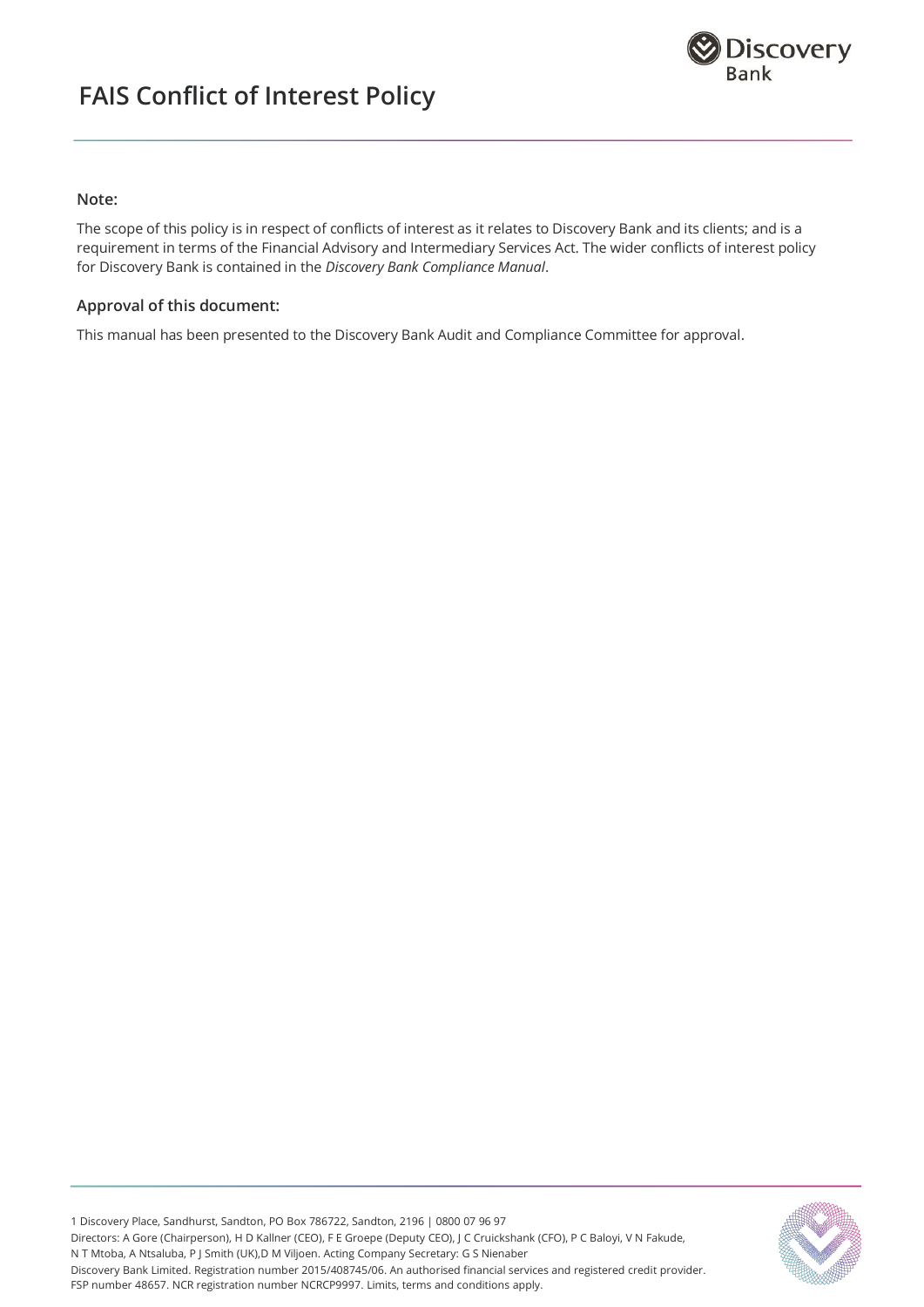

## Content

| What is conflict of interest in the financial advisory and intermediary services environment and |  |
|--------------------------------------------------------------------------------------------------|--|
|                                                                                                  |  |
|                                                                                                  |  |
|                                                                                                  |  |
|                                                                                                  |  |
|                                                                                                  |  |
|                                                                                                  |  |
|                                                                                                  |  |
|                                                                                                  |  |
|                                                                                                  |  |
|                                                                                                  |  |
|                                                                                                  |  |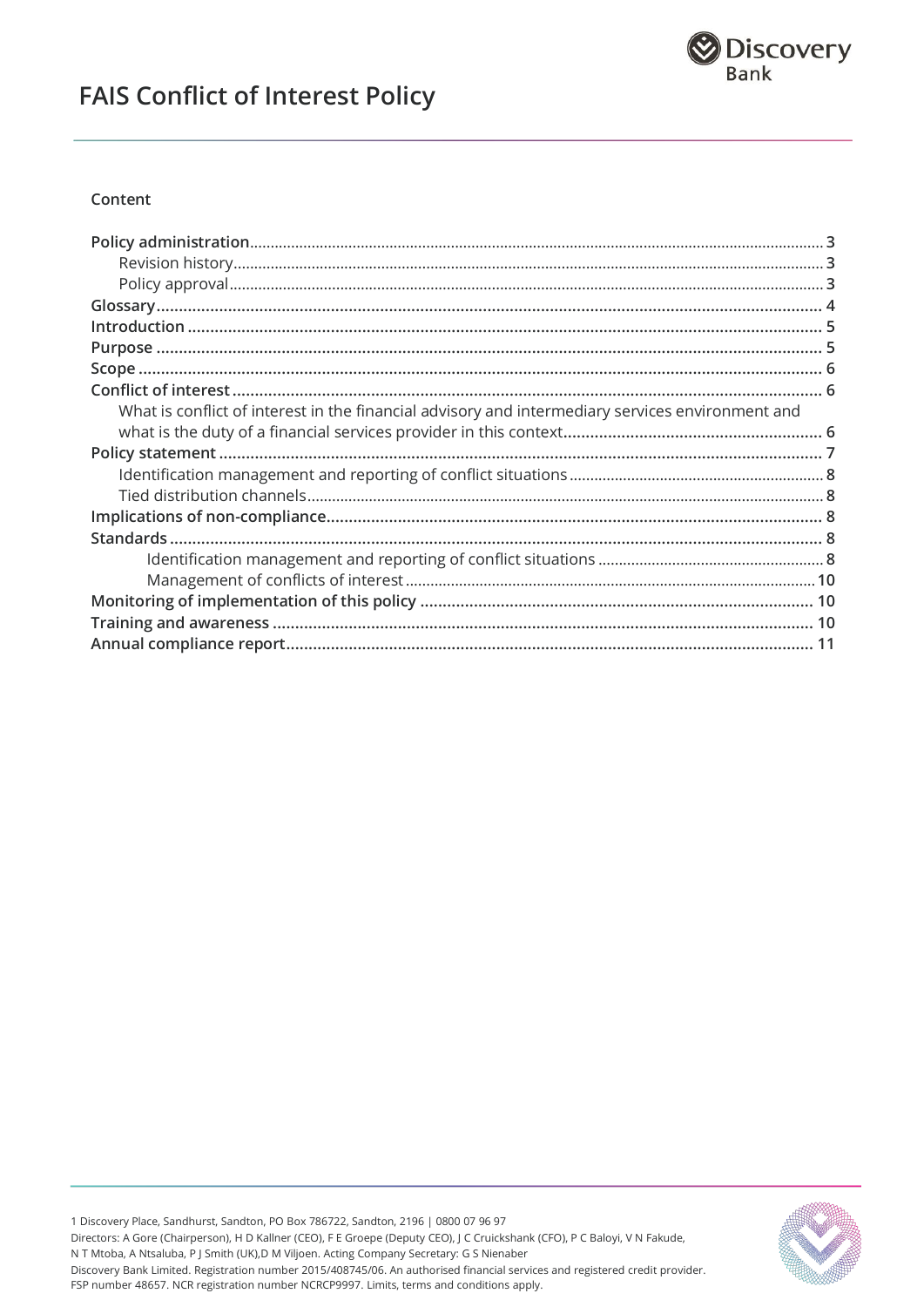

| <b>Policy Details</b> |                                               |  |  |
|-----------------------|-----------------------------------------------|--|--|
| Policy owner          | Head of Legal and Compliance                  |  |  |
| Policy level          | Operational                                   |  |  |
| Level of approval     | Discovery Bank Audit and Compliance Committee |  |  |
| Frequency of review   | Annually                                      |  |  |

## **Policy administration**

### **Revision history**

| <b>Revision Date</b> | <b>Document Version</b> | Author                |
|----------------------|-------------------------|-----------------------|
| April 2018           | V1                      | Regulatory Compliance |
| January 2019         | V2                      | Regulatory Compliance |

### **Policy approval**

This policy has been approved as follows:

| Name of committee                                | Document Title                                               | <b>Document Version</b> | Date of Approval |
|--------------------------------------------------|--------------------------------------------------------------|-------------------------|------------------|
| Discovery Bank Audit and<br>Compliance committee | Discovery Bank Conflicts of<br>Interest Management<br>Policy | Version1                | June 2018        |
| Discovery Bank Audit and<br>Compliance committee | Discovery Bank Conflicts of<br>Interest Management<br>Policy | Version 2               | January 2019     |



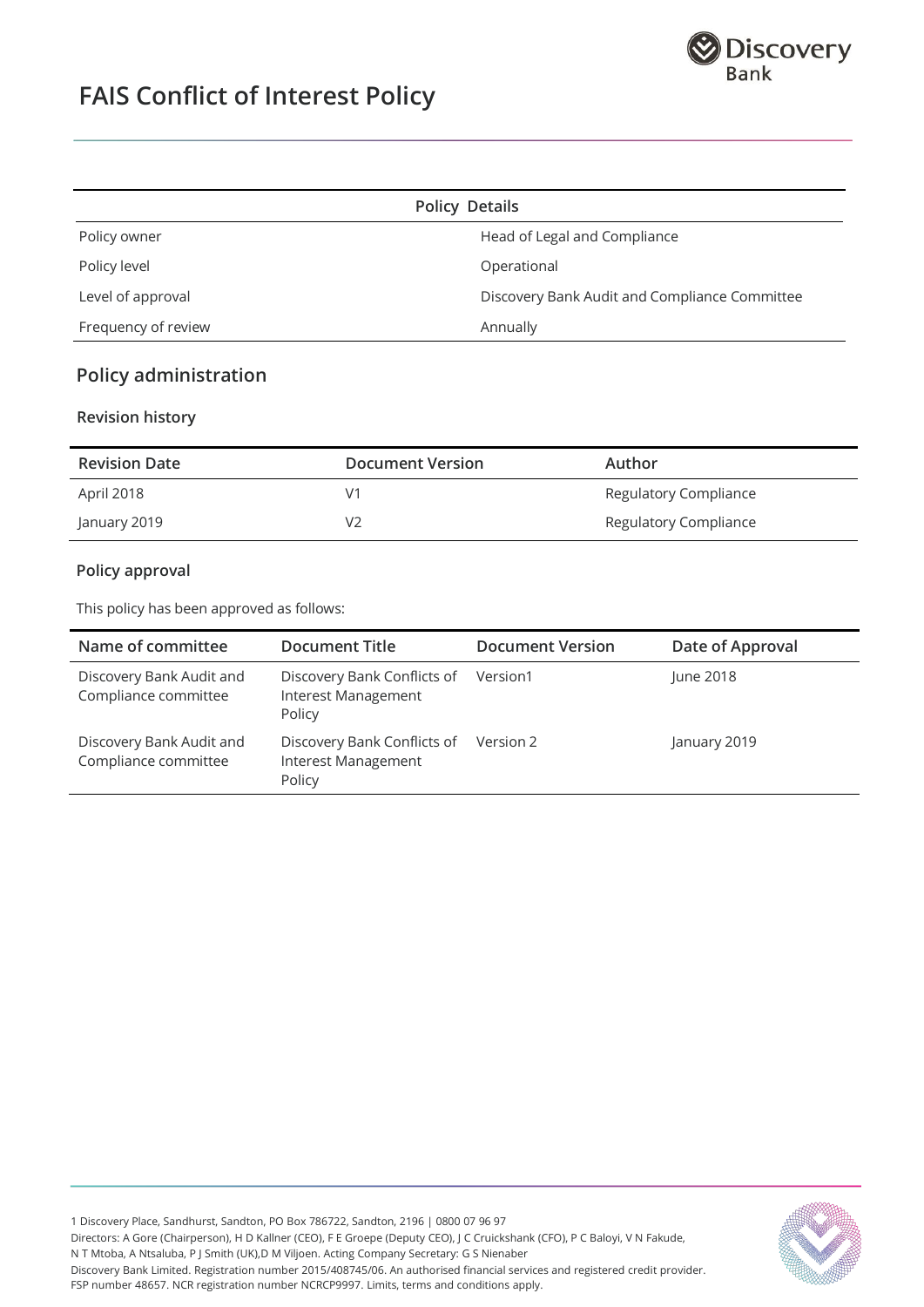

### **Glossary**

The definition of **'Associate'** is as follows:

a) In relation to a **natural person**, it means:

- i) A person who is recognised in law or in the tenets of religion as the spouse, life partner or civil union partner of that person
- ii) A child of that person, including a step-child, adopted child and a child born out of wedlock
- iii) A parent or step-parent of that person
- iv) A person in respect of which that person is recognised in law or appointed by a court as the person legally responsible for managing the affairs of or meeting the daily care needs of the first mentioned person
- v) A person who is the spouse, life partner or civil union partner of a person referred to in subparagraphs (ii) to (iv)
- vi) A person who is in a commercial partnership with that person.

#### b) In relation to a **juristic person:**

- i) Which is a **company**, means any subsidiary or holding company of that company, any other subsidiary of that holding company, and any other company of which that holding company is a subsidiary
- ii) Which is a **close corporation** registered under the Close Corporations Act (Act No. 69 of 1984), means any member of that corporation, as defined in section 1 of the Act
- iii) Which is **not a company or a close corporation**, as referred to in subparagraphs (i) or (ii), means another juristic person which would have been a subsidiary or holding company.

#### **'Distribution channels'** means:

- (a) Any arrangement between a product supplier or any of its associates and one or more Providers or any of its associates in terms of which arrangement any support or service is provided to the provider or providers in providing a financial service to a client
- (b) Any arrangement between two or more Providers or any of their associates, which arrangement facilitates, supports or enhances a relationship between the provider or providers and a product supplier
- (c) Any arrangement between two or more product suppliers or any of their associates, which arrangement facilitates, supports or enhances a relationship between a provider or providers and a product supplier. Note: Definition of 'distribution channel' inserted by section 2(b) of BN 58 of 2010.

**'Employees'** include any full-time, temporary, contract, outsourced, suspended or absent employees, partners, agents and any representatives under the Discovery Bank licence.

**Financial interest'** means any cash, cash equivalent, voucher, gift, service, advantage, benefit, discount, domestic or foreign travel, hospitality, accommodation, sponsorship, or other incentive or valuable consideration other than:

- (a) An ownership interest
- (b) Training that is not exclusively available to a selected group of providers or representatives, on:
	- (i) Products and legal matters relating to those products
	- (ii) General financial and industry information
	- (iii) Specialised technological systems of a third party necessary for providing financial service; but excluding travel and accommodation associated with that training.

**'Immaterial financial interest'** means any financial interest in which the monetary value can be determined; the aggregate of which does not exceed R 1000 in any calendar year from the same third party.

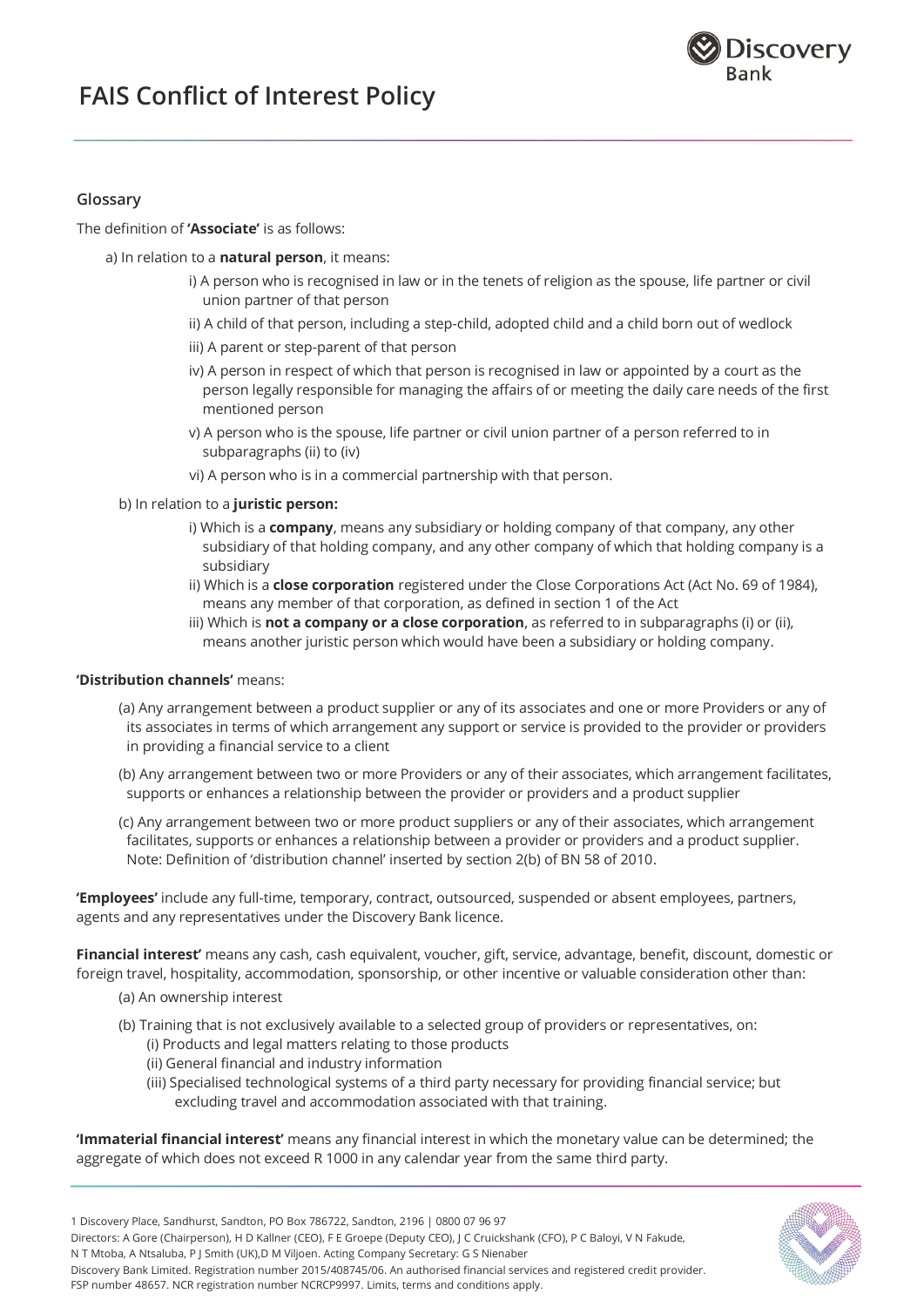#### **'Ownership interest'** means:

(a) Any equity or proprietary interest, for which fair value was paid by the owner at the time of acquisition, other than equity or a proprietary interest held as an approved nominee on behalf of another person (b) Any dividend, profit share or similar benefit derived from that equity or ownership interest.

**'Provider'** means an authorised financial services provider, and includes a representatives of Discovery Bank.

#### 2.8 **'Third party**' means:

- a) Product supplier
- b) Another provider
- c) An associate of a product supplier or a provider
- d) A distribution channel

e) Any person who in terms of an agreement or arrangement with a person referred to in paragraphs (a) to (d) above provides a financial interest to a provider or its representatives.

2.9 **'Responsible person'** is a key individual, representative, employee, manager or director of that financial services provider.

2.10 **'New entrant'** means a person who has never been authorised as a financial services provider or appointed as a representative by any financial services provider.

## **Introduction**

The Discovery Group (including Discovery Bank Holdings) is a multi-service organisation with a diverse client base and a wide variety of products and services. As a result of this, Discovery Bank may encounter situations where actual or potential conflicts of interest may arise.

A **'conflict of interest'** as defined in section 3 of the General Code of Conduct for Financial Services Providers is essentially a situation where an employee or business unit have competing professional and personal interests, which make it difficult to perform their duties in an impartial manner.

In line with Discovery Bank's commitment to maintaining the highest levels of ethics and good values, the Bank is committed to implementing controls to manage conflicts of interest in a transparent manner in keeping with the Group's reputation of operating with integrity and objectivity.

### **Purpose**

The Discovery Bank Limited Board of Directors (Discovery Bank Board) fully recognises their responsibility in terms of the Financial Advisory and Intermediary Services Act (FAIS Act) to ensure that an appropriate control framework and governance is in place for the management of conflict of interest situations.

Additionally, Discovery Bank in association with the wider Discovery Group supports consumer protection and measures to improve the overall fairness to customers by taking the necessary steps towards compliance with consumer protection legislation. The FAIS Act is a key component of the consumer protection legislative landscape aimed at protecting customers, and in general, regulating market conduct within the industry.

The purpose of this policy is to address conflict situations that may arise between Discovery Bank as a financial services provider and clients, or between Discovery representatives and a client. The FAIS Act General Code of Conduct requires a provider and a representative to avoid, and where this is not possible, mitigate any conflict of interest between the provider and a client or the representative and a client.

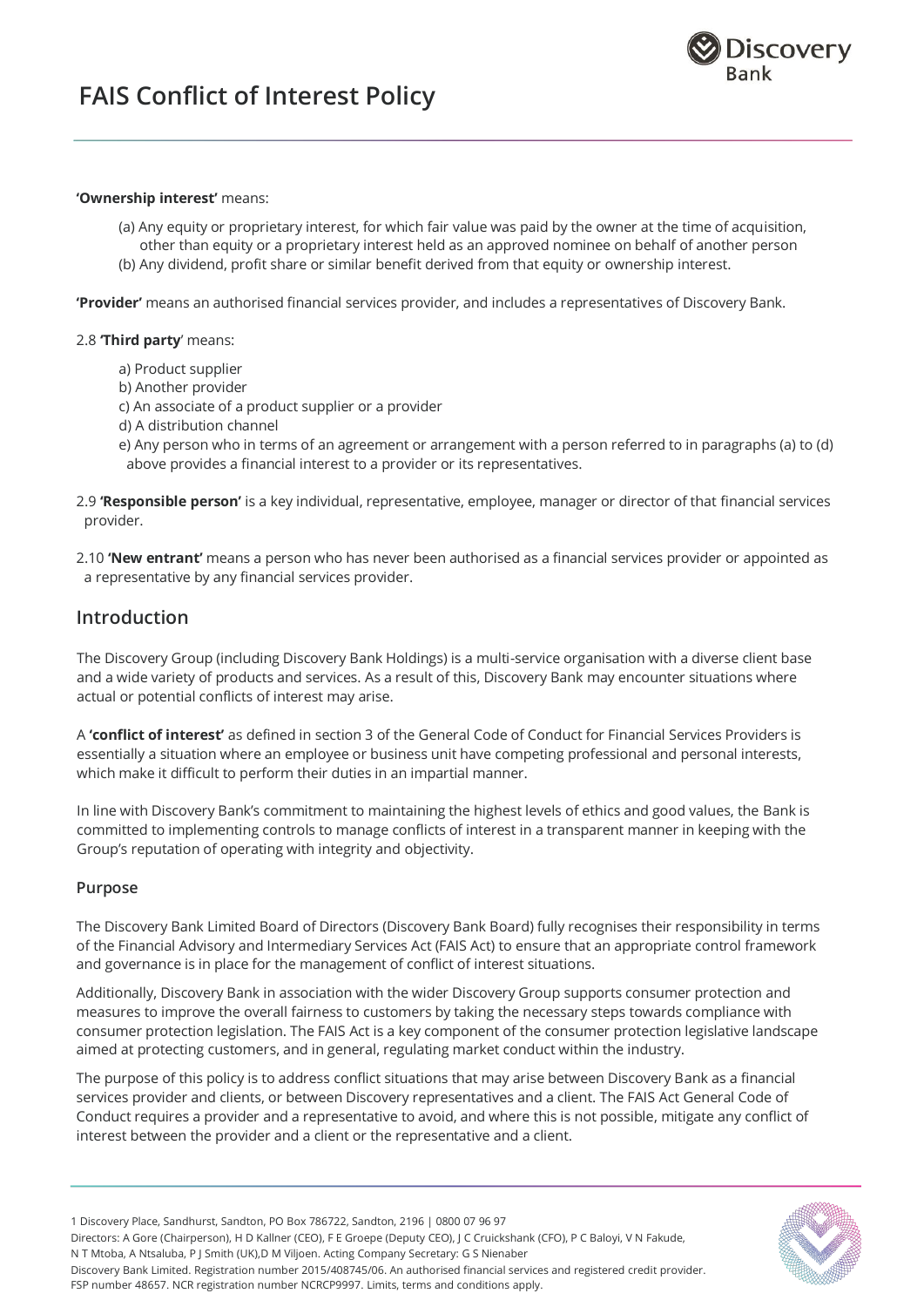

This policy establishes a framework within which actual or perceived conflict of interest situations must be identified and reported and determines the appropriate steps required to manage or mitigate the risk associated with that conflict.

## **Scope**

This policy applies to all Discovery Bank employees.

It also applies to:

- Any independent financial services provider (FSP) which acts as a distribution channel of Discovery Bank products or services, as well as responsible Persons of such FSP, that has signed a distribution agreement with Discovery
- Any product supplier
- Any third party, as defined in Board Notice 58 of 2010, and its employees who may approve or accept the giving and receiving of any financial interest, on behalf of that entity
- Any representative or key individual of entity mentioned above, mandated to provide financial services or to manage and oversee the rendering of financial services, as defined in the FAIS Act
- Relevant entity or stakeholder that has contracted with Discovery Bank to deliver its products or services.

## **Conflict of interest**

### **What is conflict of interest in the financial advisory and intermediary services environment and what is the duty of a financial services provider in this context.**

A conflict of interest can be defined as any situation, relationship or transaction in which an FSP or a responsible person in the FSP has an actual or perceived interest (including financial interest, ownership interest or any interest through a relationship with a third party) that may, in rendering a financial service to a client:

- a) Influence the objective performance of their obligations to that client
- b) Prevent that FSP or a responsible person in the FSP from rendering an unbiased and fair financial service
- to a client, or from acting in the interest of a client. Including but not limited to
	- i) A financial interest
	- ii) An ownership interest
	- iii) Any relationship with a third party.

### **Duty of financial services provider discovery bank**

In terms of the FAIS Act General Code of Conduct, the requirements under specific duties of the financial services provider:

*'3(1)(c) A provider or a representative must, in writing, at the earliest reasonable opportunity:*

*(i) Disclose to a client any conflict of interest in respect of that client, including:*

*(aa) the measures taken, in accordance with the conflict of interest management policy of the provider referred to in [section 3A\(](http://discover.sabinet.co.za/webx/access/netlaw/37_2002_financial_advisory_and_intermediary_services_act.htm#section3A)2), to avoid or mitigate the conflict;*

*[Item (aa) substituted by BN 58/2010 w.e.f. 19 April 2011]*

*(bb) any Ownership Interest or Financial Interest, other than an immaterial Financial Interest, that the provider or representative may be or become eligible for;*



Directors: A Gore (Chairperson), H D Kallner (CEO), F E Groepe (Deputy CEO), J C Cruickshank (CFO), P C Baloyi, V N Fakude,

N T Mtoba, A Ntsaluba, P J Smith (UK),D M Viljoen. Acting Company Secretary: G S Nienaber

Discovery Bank Limited. Registration number 2015/408745/06. An authorised financial services and registered credit provider. FSP number 48657. NCR registration number NCRCP9997. Limits, terms and conditions apply.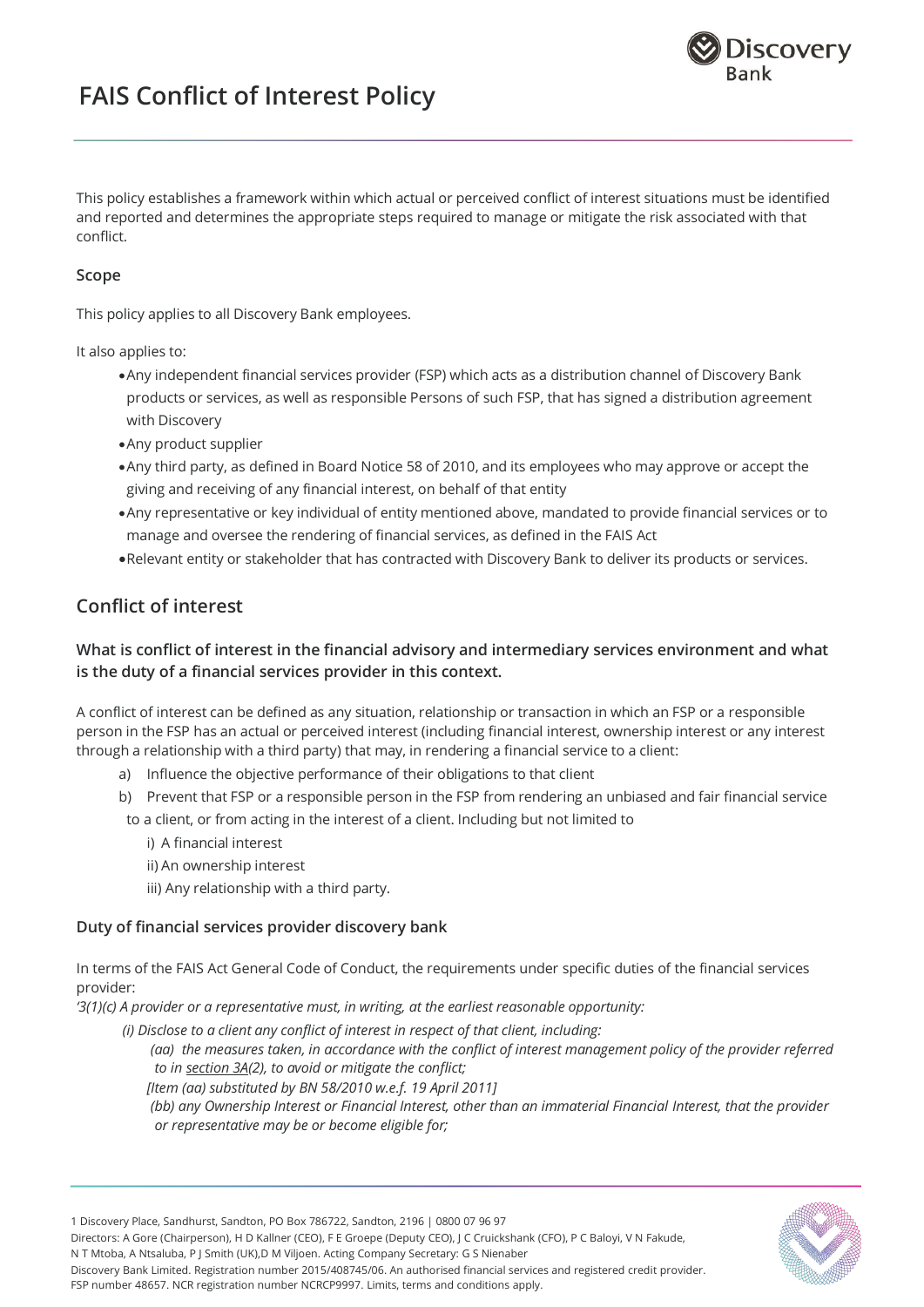

*(cc) the nature of any relationship or arrangement with a Third Party that gives rise to a conflict of interest, in sufficient detail to a client to enable the client to understand the exact nature of the relationship or arrangement and the conflict of interest; and*

*(ii) inform a client of the conflict of interest management policy referred to in section 3A(2) and how it may be accessed.*

*d) the provider must disclose to the client the existence of any personal interest in the relevant service, or of any circumstance which gives rise to an actual or potential conflict of interest in relation to such service, and take all reasonable steps to ensure fair treatment of the client;*

*e) non-cash incentives offered and/or other indirect consideration payable by another provider, a product supplier or any other person to the provider could be viewed as a potential conflict of interest.'*

#### '*Section 3A(1A)*

*(a) A Category I provider that is authorised or appointed to give advice may not receive a sign-on bonus from any person. (b) No person may offer or provide a sign-on bonus to any person, other than a new entrant, as an incentive to become a Category I provider that is authorised or appointed to give advice.'*

#### '*Section 3A(2)*

*(f) A provider must publish its conflict of interest management policy in appropriate media and ensure that it is easily accessible for public inspection at all reasonable times.*

#### *Section 3A(3) states:*

*3) A provider or representative may not avoid, limit or circumvent or attempt to avoid, limit or circumvent compliance with this section through an associate or an arrangement involving an associate.'*

## **Policy statement**

The business of Discovery Bank is built on trust and integrity in relation to all stakeholders, including our clients, staff, shareholders, suppliers and regulators. Importantly, this trust and integrity is aligned to our values, which we have adopted Group-wide.

Discovery Bank will implement an appropriate framework, including procedures and controls, to identify and manage conflict situations and will not deliberately act in a manner that will result in a contravention of the Discovery Bank holding company's or Discovery Group's regulatory obligation in respect of conflicts of interest.

The Discovery Bank Board confirms that the following principles apply when interacting with the distribution channels:

### **Independent intermediaries or distribution channels and other third parties.**

In respect of independent distribution of the Discovery Bank offering, remuneration in relation to independent intermediaries will be subject to:

- The limits prescribed in the relevant legislation governing the administration of Discovery products
- The amount agreed to between the intermediary and the client, which will be communicated to Discovery Bank from time to time.

In addition to the above, any financial interest, (other than that allowed for in terms of the FAIS Act's General Code of Conduct), including Section 3A(1)(a)(i) to (iv) will not be paid or provided to independent intermediaries.

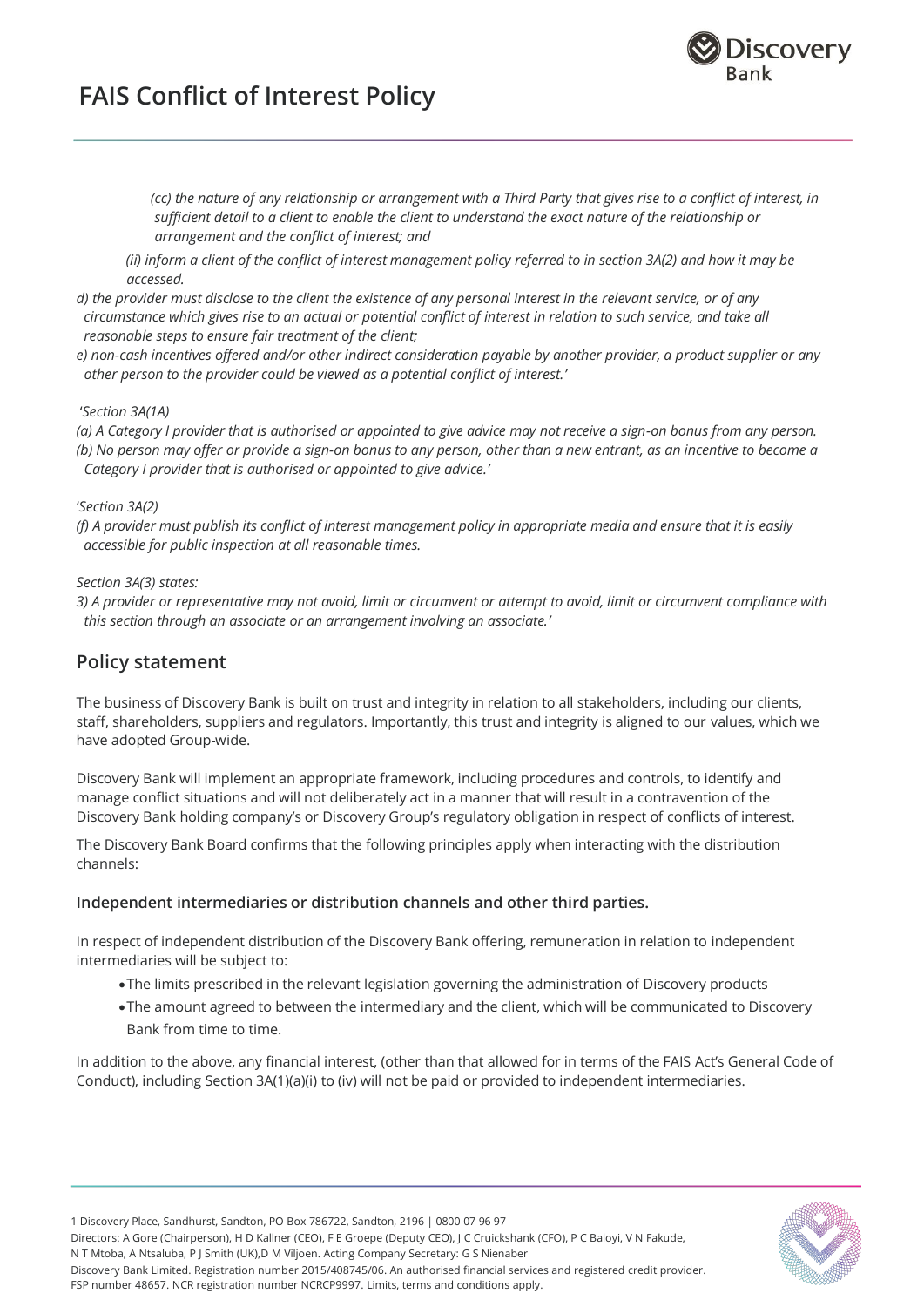

## **Tied distribution channels**

Any remuneration to a Discovery Bank employee for the distribution of Discovery Bank products will meet principles of 'equivalence of reward'. This will be in line with the principles defined for this purpose at Discovery Bank in the remuneration documents that apply.

No remuneration to any individual will vary as a result of:

- Preference given to quantity of business written, to the exclusion of the quality of services rendered to Discovery clients
- Preference given to a specific Discovery Bank product, where more than one product may be recommended to a client
- Preference given to a specific Discovery Bank product of a product supplier, where a representative may recommend more than one product of that product supplier to a client.

Exco and Discovery Bank compliance will define any recognition programme that applies to the distribution of Discovery Bank products on an annual basis.

## **Implications of non-compliance**

Discovery Banks views any non-compliance to this policy as well as any non-compliance with its obligations in terms of how to deal with conflicts of interest and concomitant provision in relevant legislation in a serious light.

Any deliberate action by a responsible person in an FSP, associates and third parties to contravene the above will be subject to disciplinary action or termination of a distribution agreement and can ultimately result in the dismissal or debarment. All instances of non-compliance will be included within the regular risk reporting process.

## **Standards**

### **Identification management and reporting of conflict situations**

Improper management of conflicts of interest could lead to reputational damage for Discovery Bank as well as legal action or loss of revenue to the client and Discovery Bank. Discovery Bank will therefore introduce controls to properly identify and manage potential conflicts of interests:

- I. Implement and maintain an effective *Conflicts of interest policy or manual*
- II. Create and maintain a record of services and activities undertaken by the various areas of Discovery Bank which may give rise to a conflict of interest
- III. A mandatory requirement that the nature of any conflict of interest be disclosed to a client before commencing any business or transaction for that client – this is important where the conflict management measures are insufficient to ensure, on a reasonable basis, that damage to the client's interests can be avoided
- IV. All business areas which provide financial advice as regulated by FAIS, must maintain a *Conflict of interest procedure manual* which provides a description of the circumstances that could give rise to a conflict of interest as well as the measures used to manage such conflicts
- V. All employees need to declare their outside business interests.



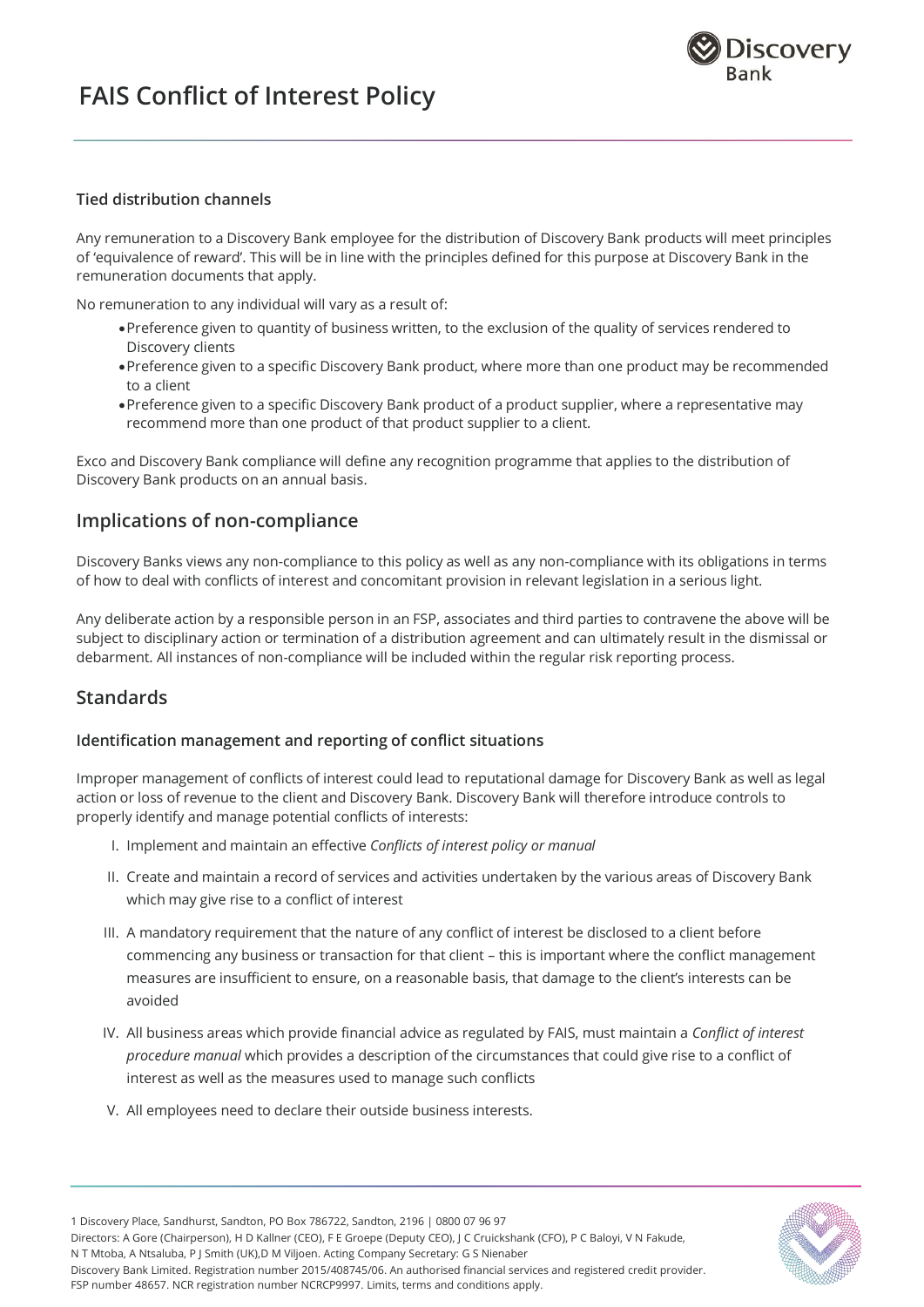

To enable the effective management of all actual or perceived conflict situations the following procedures or systems are in place to identify, analyse and record conflict situations:

- All responsible persons within Discovery Bank need to complete a notification detailing any actual or perceived conflict situation that may arise from day-to-day operations. These notifications will be recorded centrally on the relevant registers, together with an analysis of the implications of the situation, to determine the most appropriate actions necessary to effectively manage the conflict situation
- All responsible persons within Discovery Bank will need to complete a notification detailing any immaterial financial interest provided to an independent intermediary, or a responsible person of that FSP. These notifications will be recorded centrally and the implications of the situation analysed to determine the most appropriate actions required to effectively manage the conflict situation
- All responsible persons within Discovery Bank will need to complete a notification (with attendance registers), detailing any training that will be provided to independent intermediaries. These notifications will be recorded centrally and the validity of the programme assessed
- All responsible persons within Discovery Bank will need to complete a *Declaration of Conflict*, disclosing any association or relationship they may have with a third party that may result in a situation of conflict or the perception of one.

## **Management of conflicts of interest**

Where there are conflicts of interests that are unavoidable, measures must be in place to mitigate their detrimental effects to clients, Discovery Bank and Discovery Group. These conflicts of interest must be reported to executive management, and compliance and must include:

- I. An explanation of why the conflict of interest is unavoidable
- II. A description of the conflict of interest risk, including potential reputational risks
- III. A description of proposed risk mitigation measures
- IV. Where appropriate, the communication that will be sent to client, which must be approved by the Legal department
- V. The details of the owner of the conflict of interest risk.

Therefore, all notifications received in line with paragraph 6.1 will be analysed, assessed and discussed with management to agree the appropriate controls and actions that must be in place to effectively manage the conflict of interest.

## **Effective controls**

The controls to manage conflicts of interest must be designed in such a way so as to ensure the necessary level of independence:

- I. Measures to control the exchange of information within the Bank where that information may harm the interests of one or more clients
- II. Supervision of employees whose primary functions involve activities that may give rise to conflicts of interest
- III. Measures to prevent or limit any person from exercising any inappropriate influence over other persons
- IV. Involvement of senior management and the use of reporting and management information as deemed appropriate for each business
- V. Controls must be put in place to ensure that employees do not work on simultaneous or subsequent tasks that lead to a conflict of interest
- VI. Employees must keep all 'Need-to-Know' information secure in terms of the *Confidential Information Policy*.